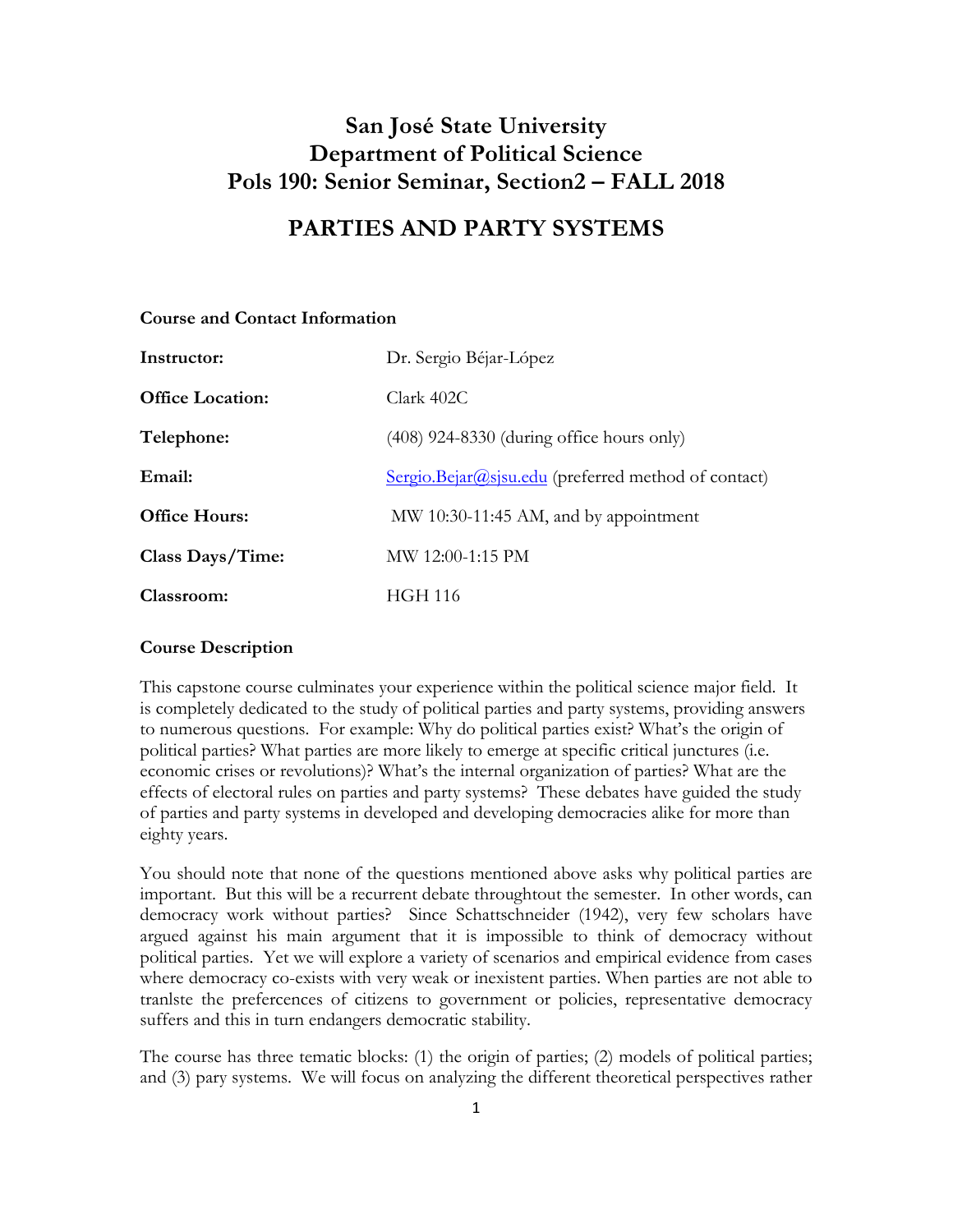than specific authors. Therefore, we will study a wide range of explanations including classical institutionalism, rational choice, organizational theories, and socialogical and institutional explanations. We will do so by reading (and discussing) numerous seminal works in the discipline.

## **Communication and Office Hours**

YOU MUST CHECK YOUR CANVAS PAGE ROUTINELY. Please feel free to contact me at sergio.bejar@sjsu.edu. I will respond to your emails (with questions about class) within 24 hours, and often sooner. Do not wait to contact me until the last minute to email me about a paper or an exam; I receive many, many emails before deadlines and exams, and may not be able to email you back immediately. Please abstain yourself from sending emails to inform me that you are not attending class as I often do not reply to them.

Office hours are a great opportunity for you to get additional feedback on your work or just continue a conversation that we began during class – please use them! My office hours are in Clark 402C, from 10:30 to 11:45 AM M & W.

### **Political Science Learning Outcomes (PLOs)**

The Political Science Department has the following objectives for its students:

- 1. Breadth: Students should possess a broad knowledge of the theory and methods of the various branches of the discipline.
- 2. Application: Students should be able to apply a variety of techniques to identify, understand, and analyze domestic and international political issues and organizations.
- 3. Disciplinary methods: Students should be able to formulate research questions, engage in systematic literature searches using primary and secondary sources, have competence in systematic data gathering using library sources, government documents, and data available through electronic sources, should be able to evaluate research studies, and should be able to critically analyze and interpret influential political texts.
- 4. Communication Skills: Students should master basic competencies in oral and written communication skills and be able to apply these skills in the context of political science. This means communicating effectively about politics and/or public administration, public policy, and law.
- 5. Citizenship: Students should acquire an understanding of the role of the citizen in local, state, national, and global contexts and appreciate the importance of lifelong participation in political processes.

# **Course Learning Outcomes (CLOs)**

Upon successful completion of this course, students will be able to:

1. Demonstrate knowledge and understanding of political parties and party systems.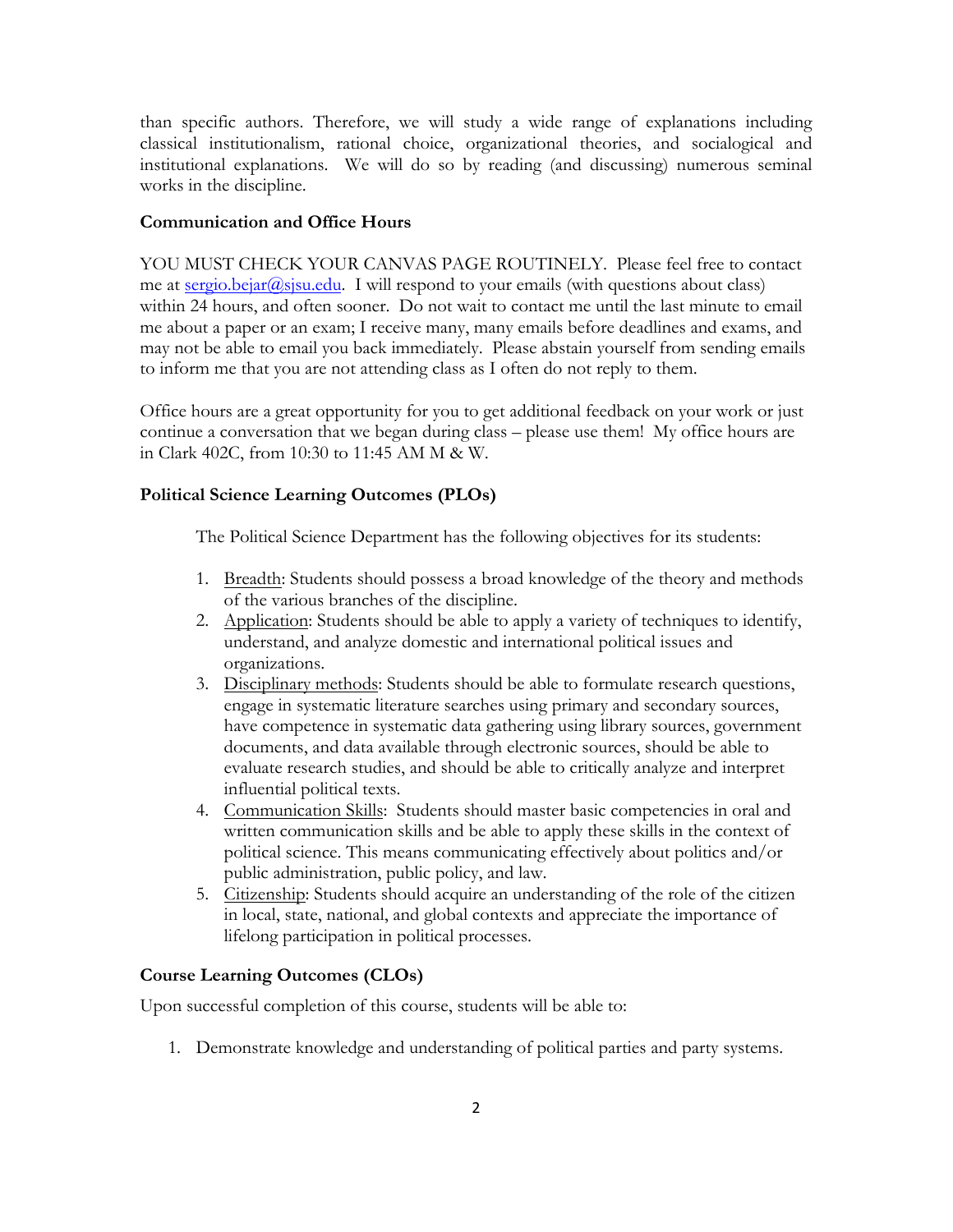- 2. Evaluate and critically analyze theoretical arguments regarding the importance of political parties as political organizations, as well as their role in representative democracies.
- 3. Understand the causes and consequences of party systems, and their relationship with electoral systems.
- 4. Read and critically analyze the literature, conduct original research, and propose original solutions to contemporary problems related to parties and party systems in developed and developing nations.

Students will satisfy these requirements through a combination of class discussion, exams, and written papers.

# **Course Workload Expectations: Succeeding in a Four-Unit Course**

SJSU classes are designed such that in order to be successful, it is expected that students will spend a minimum of forty-five hours for each unit of credit (normally three hours per unit per week), including preparing for class, participating in course activities, completing assignments, and so on. Because this is a **four-unit course**, you can expect to spend a minimum of nine hours per week, in addition to time spent in class, on scheduled tutorials, assignments, or activities. This additional unit will allow for more in-depth investigation and engagement with course topics. Careful time management will help you keep up with readings and assignments and enable you to be successful in all of your courses. More details about student workload can be found in University Policy S12- 3 at http://www.sjsu.edu/senate/docs/S12-3.pdf.

# **Required readings**

I will make additional readings available to you via the Canvas page for the class.

## **Attendance**

This is a challenging course. Attendance and punctuality are highly recommended. Attendance at lectures has always been a good predictor of a student's performance on exams. If you miss class, you are expected to get notes from a fellow student – 'private make-up lectures' with the professor will not take place. Also, please abstain from emailing me to inform that you will not make it to class, as I often do not reply to those emails.

Courtesy, active listening, and participation will make this course a more enjoyable and productive experience for you and for others. Please plan to dedicate your full attention to the discussion and activities of class.

## **Policy on Technology in the Classroom**

1. This classroom is a tech-free zone. Laptops are not permitted unless you have an accommodation from AEC. If you want to refer to assigned readings during class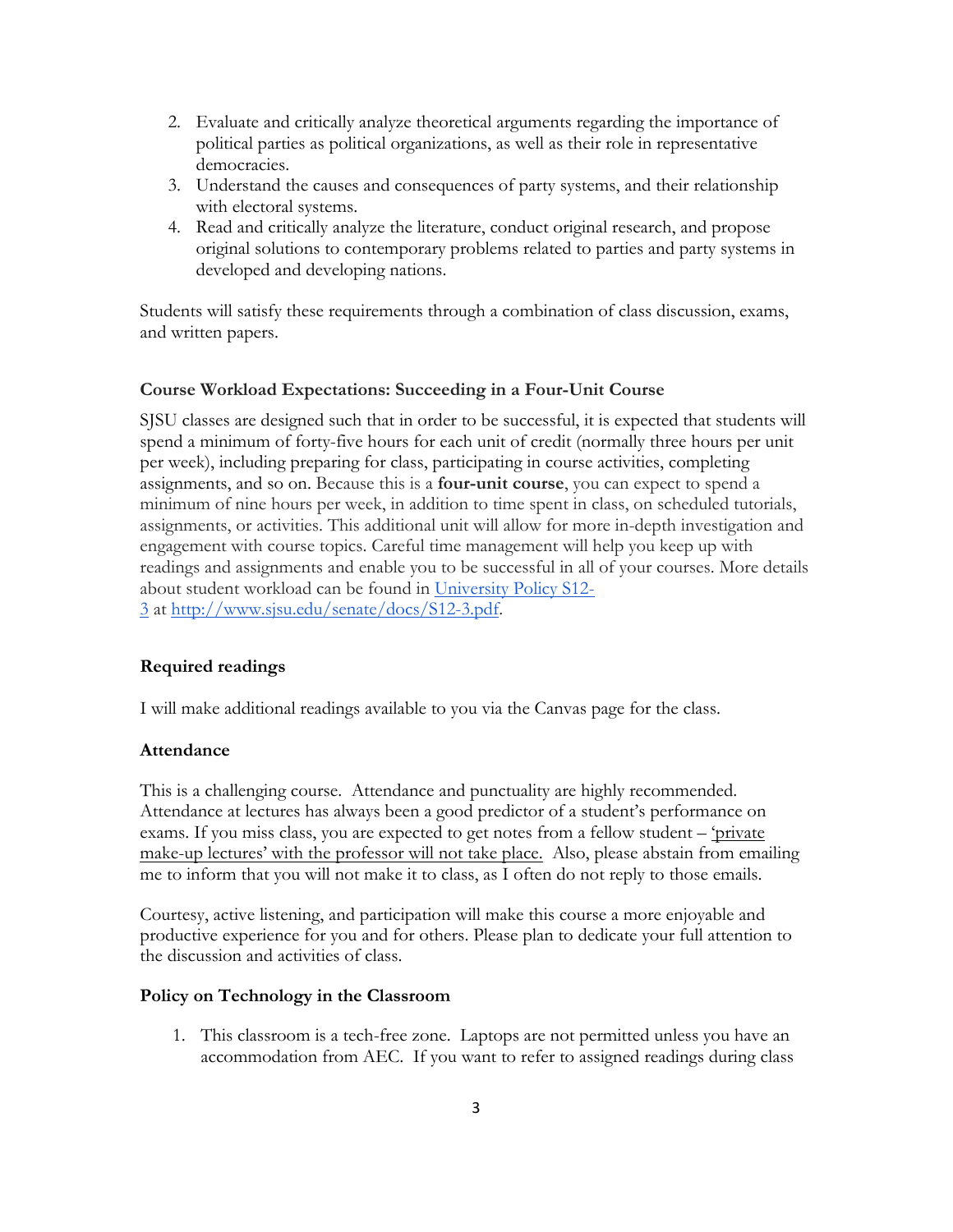discussions, bring hard copies of articles to class or notes that you've taken on assigned readings.

2. Students should not use text or use cell phones in class. Violations of this rule will result in a deduction in your participation grade for each observed incident.

#### **Course Requirements**

Grades in the course will be based on the following items:

- **15% Discussion Co-Leader**
- **30% Midterm Exams (2)**
- **30% Research Paper Presentation**
- **15% Research Paper**
- **10% Participation**

#### **Discussion Co-Leader (15%)**

Once during the semester, you will lead (with my help) the discussion of one of the readings assigned. Please look through the syllabus and choose the topic that interests you the most. You will sign-up for a presentation during the first day of classes. Your job is to explain to your classmates the day's readings and be prepared to answer questions. In addition, you should prepare at least 3 discussion questions. Some of the readings are very technical, but you are not required to explain any statistical results. However, you are required to explain the puzzle, the research question, the theory, and how the author(s) arrived to the results. Finally, you must prepare an outline (due at 9 am the day of your presentation) that will be distributed to other members of the class. A good presentation should last between 12 and 15 minutes. All the references for the readings will be added to your CANVAS page. If you have trouble understanding the material, come and see me at least 2 days before your presentation. No change of make-up of presentations under any circumstances.

#### **Two In-Class Midterm Exam (15% each)**

The exams will take place on October  $10<sup>th</sup>$  and December  $3<sup>rd</sup>$ . You must sit in the exam at the scheduled time. There will be no make-up exams unless you have a documented medical excuse. Make travel plans accordingly. The exams will include material presented both in the reading and in the lectures.

#### **Research Paper (30%)**

The research paper assignment consists of a 15-20 page paper. The guidelines for the paper will be discussed extensively throughout the semester. In brief, the idea is to incorporate the readings and discussions into a paper that addresses a puzzle that interests you. Your paper will include:

1. A statement of the research question and an explanation of its relevance 2. An explanation of your theory and a statement of the specific hypotheses to be tested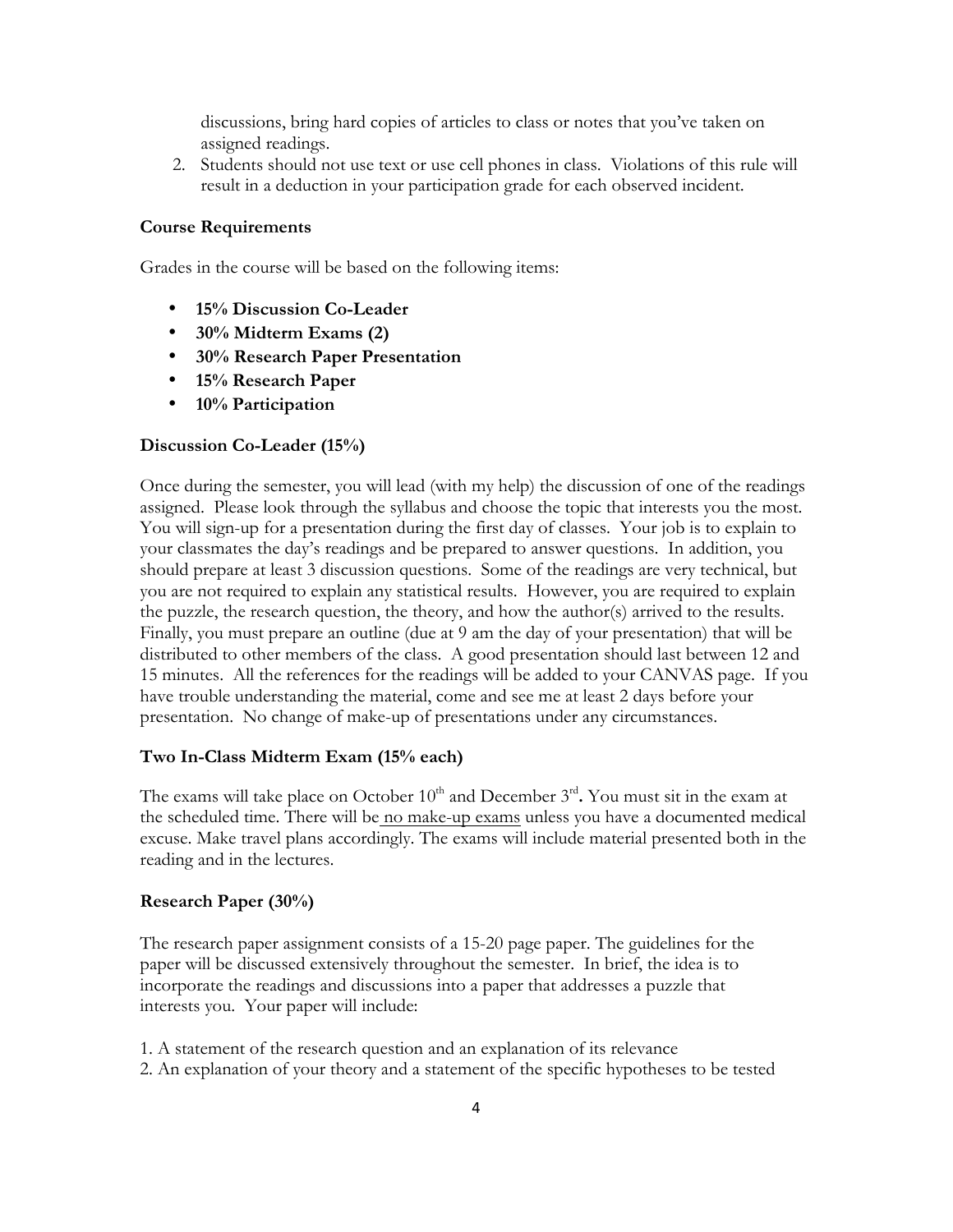- 3. Descriptions of the sample and variables included in the analysis
- 4. Presentation of methods (i.e. how you plan to test your hypothesis)
- 6. Discussion and conclusions

#### **Presentation (15%)**

This presentation will involve a summary of your research paper. You will present your topic, argument, and your findings. The presentation should last 10-15 minutes, followed by 5 minutes of Q&A.

### **Participation (10%)**

Your participation in class is very important. Students are required to read all of the assigned readings and be prepared to speak about the main arguments/points in the readings. A significant portion of your grade will be based on your participation in class discussions and demonstrated familiarity with the readings. In addition, you must submit at least 2 questions each class (through CANVAS). You should feel free to express your opinions and make comments during class discussions, but students who score highly in this realm are able to effectively reference information presented in the readings.

If you come to class every day but never participate in class discussions or answer questions and/or if your name is called and you can't answer the question, and/or if you do not periodically submit discussion questions you will receive a "zero" for your participation grade.

#### **Grading and Written Work Policies**

 $A+= 97-100\%$ ;  $A = 93-96.9\%$ ;  $A = 90-92.9\%$  $B+ = 87-89.9\%$ ;  $B = 83-86.9\%$ ;  $B = 80-82.9\%$  $C_{+}$  = 77-79.9%;  $C_{-}$  73-76.9%;  $C_{-}$  = 70-72.9%  $D+ = 67-69.9\%; D = 63-66.9\%; D = 60-62.9\%$  $F = 59.99\% - 0\%$ 

#### **Policy on Submitting Written Work in this Course**

I expect my students to submit written work that fits the grammatical, stylistic and citation expectations for college-level work in English. All written assignments in this course are therefore graded in two ways: both in terms of content (information in terms of logic, quality of evidence, etc.) and in terms of writing. If you are at all uncomfortable with writing at the college level, you need to take steps to rectify this.

### **Late Work**

Missed exams may be re-taken under the following circumstances only: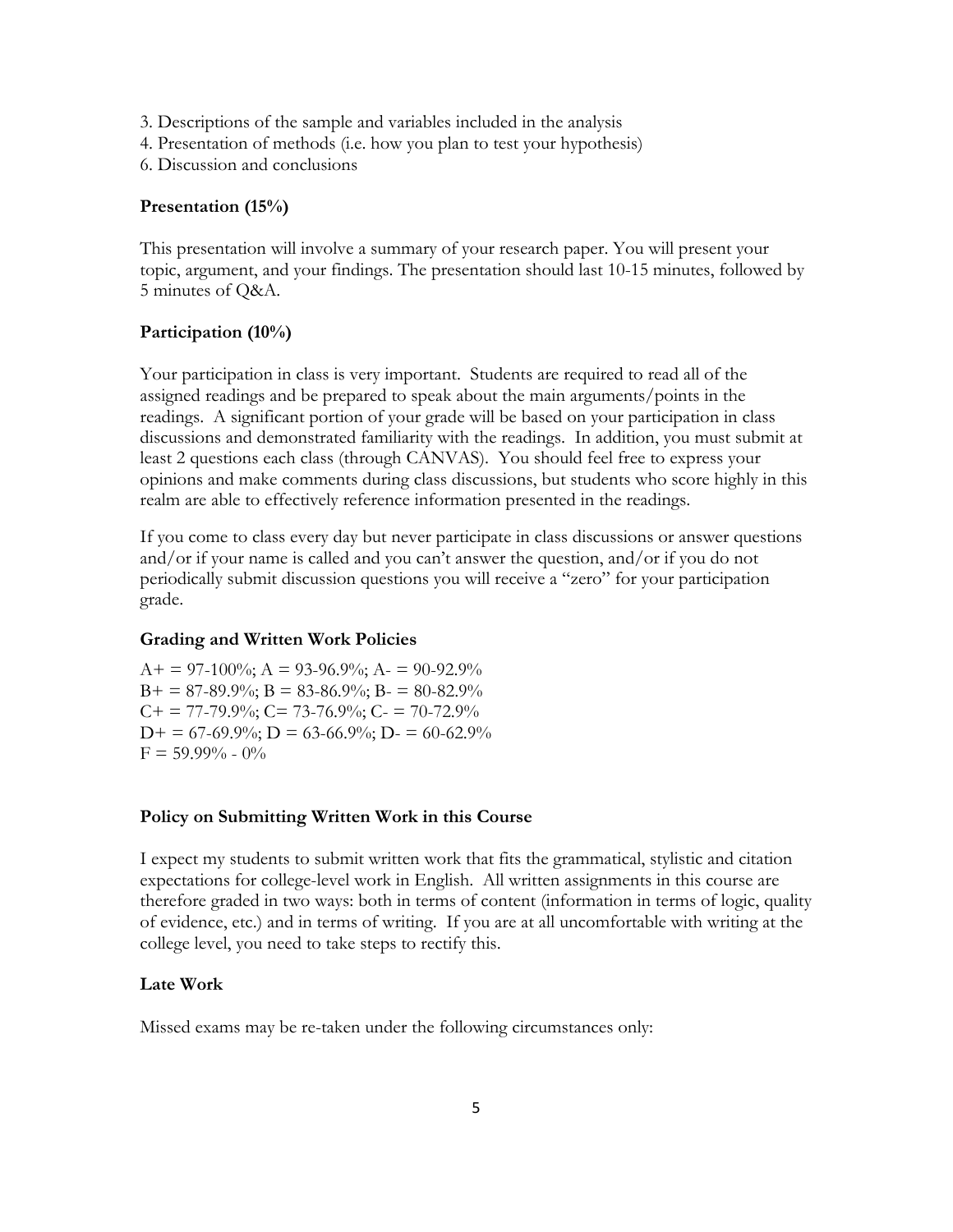1) Death in the immediate family (parent, spouse, sibling, or child) within 2 weeks before the exam.

2) Unforeseeable medical emergency affecting yourself, your spouse, or your child (something beyond feeling under the weather---car accident, major sickness, or the like). 3) Participation in an official SJSU-sponsored academic or sporting event.

In the case of reasons (1) or (3), you must give me at least 24 hours advance notice (such as an e-mail or phone call) that you will miss the exam or it may not be made up. I may require supporting documentation. Conflicts with a work schedule and leaving for a non-academic trip or vacation are not an excuse to miss an exam or any other assignment in this class; I suggest that you consult the course schedule in advance and drop the course if you cannot be present for the classes and assignments.

# I will not accept late home-works.

Each day the research paper is late will result in a drop of 5 percentage points, e.g., 95% to a 90%, etc.

All work is late if submitted after the date and time specified as the due date, **even if only one minute late**. The number of days late is counted from the due date and time. To ensure fairness (particularly in a large class), this policy will be strictly enforced.

# **Extra-Credit**

There will be NO extra-credit opportunities. If you are looking for a course that allows students to make-up points lost in exams or assignments, this class is not for you.

# **University Policies**

Office of Graduate and Undergraduate Programs **maintains university-wide policy information relevant to all courses, such as academic integrity, accommodations, etc.**"

You may find all syllabus related University Policies and resources information listed on GUP's Syllabus information web page at http://www.sjsu.edu/gup/syllabusinfo

# **Disclaimer**

All information in this syllabus may be subject to change with fair notice by the instructor, the Department of Political Science or San Jose State University.

# **Tentative Course Schedule**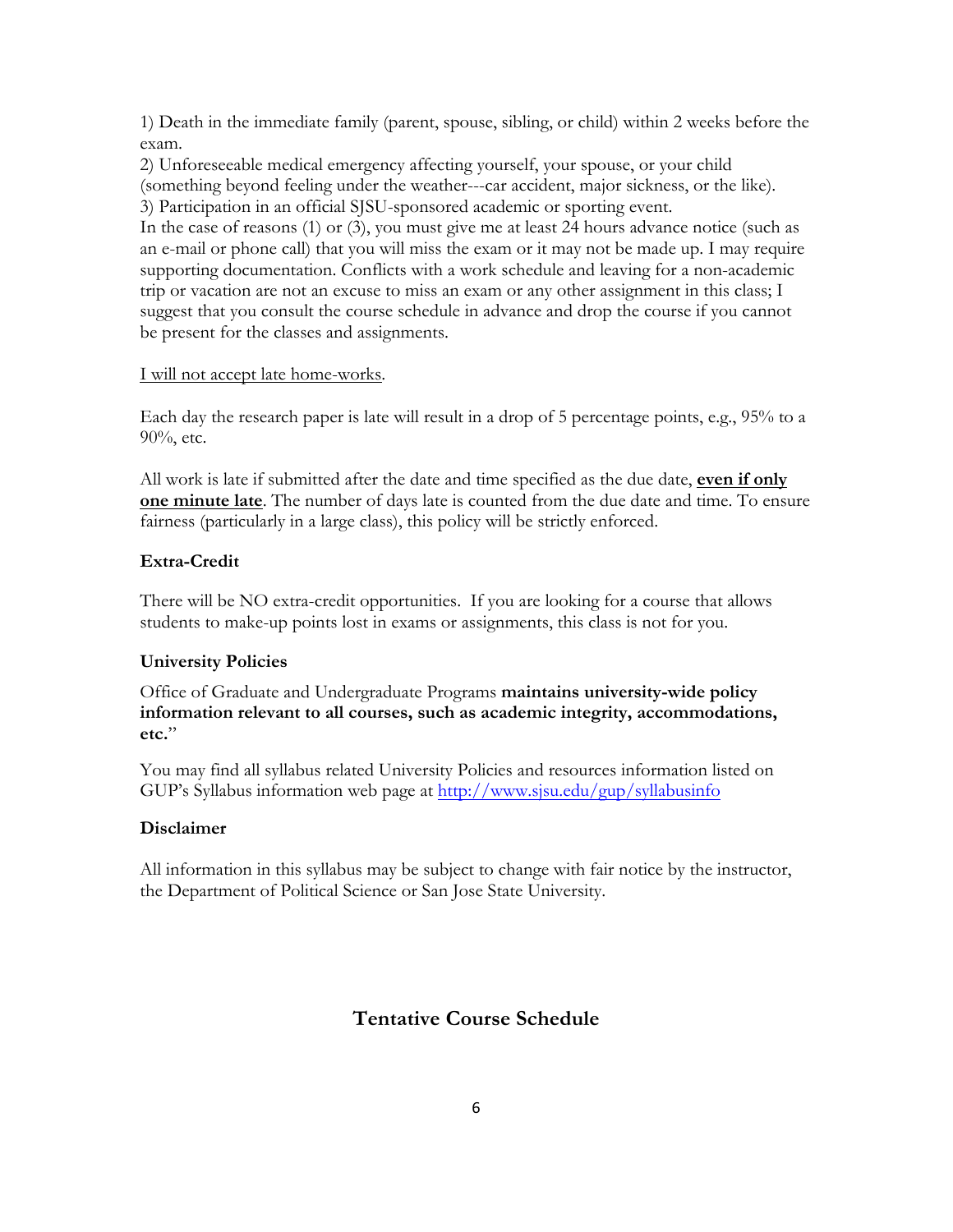# **Course Schedule**

| Week           | Date   | <b>Topics and Readings</b>                                    |
|----------------|--------|---------------------------------------------------------------|
| $\mathbf{1}$   | Aug 22 | Overview and course requirements                              |
| $\overline{2}$ | Aug 27 | Introduction: What to look for in a text?                     |
|                |        | PART 1: ORIGIN OF POLITICAL PARTIES                           |
| $\overline{2}$ | Aug 29 | Why Political Parties? Where Do They Operate?                 |
|                |        | <b>Read:</b> Dalton y Wattenberg (2000): pp. 3-10             |
| 3              | Sep 3  | <b>Origin of Parties 1</b>                                    |
|                |        |                                                               |
|                |        |                                                               |
| 3              | Sep 5  | Origin of Parties 2: Critical Junctures.                      |
|                |        | <b>Read:</b> (1) Lipset y Rokkan (1967). Presenter: ______    |
| $\overline{4}$ | Sep 10 | Origin of Parties: Micro-foundations and Rational Choice      |
|                |        | <b>Read:</b> (1) Downs (1956).                                |
|                |        |                                                               |
| $\overline{4}$ | Sep 12 | Critique to Theories About the Origin of Parties              |
|                |        | Read: Boix 2(007): pp. 499-521.                               |
|                |        | PART 2: TYPES OF POLITICA PARTIES                             |
| 5              | Sep 17 | <b>Internal Organization of Parties 1: Agents and Factors</b> |
|                |        | <b>Read:</b> Duverger (1954): pp. 31-90.                      |
| 5              | Sep 19 | Internal Organization of Parties 2: The Party as a System     |
|                |        | Read: Sartori (1976): pp. 105-154. Presenter: __________      |
| 6              | Sep 24 | Is Internal Organization Important?                           |
|                |        |                                                               |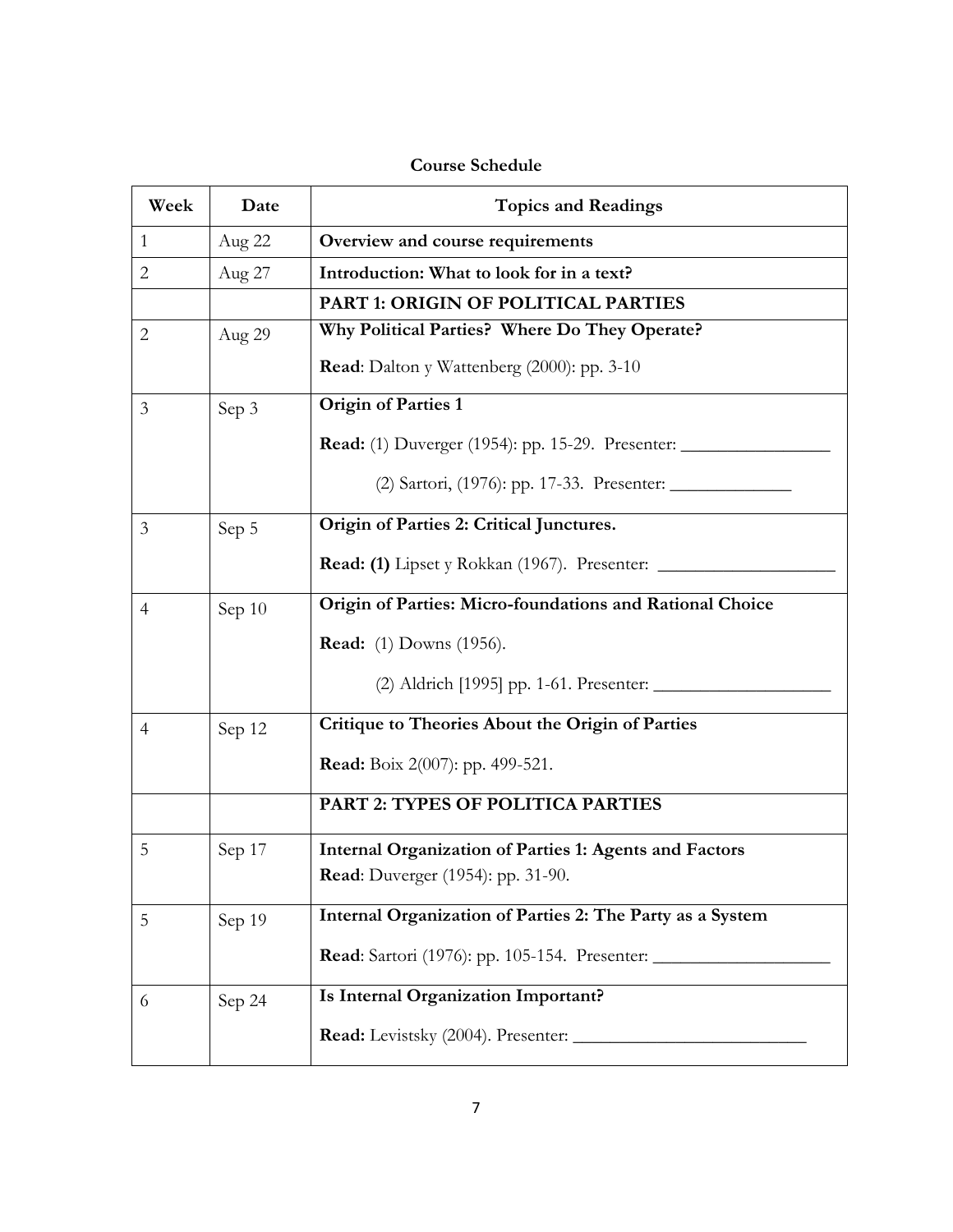| Week | Date   | <b>Topics and Readings</b>                                  |
|------|--------|-------------------------------------------------------------|
| 6    | Sep 26 | Location on the Ideological Spectrum                        |
|      |        |                                                             |
|      |        |                                                             |
| 7    | Oct 1  | A Comprehensive Typology of Political Parties               |
|      |        |                                                             |
| 7    | Oct 3  | <b>Exercise: Typology of Political Parties</b>              |
|      |        | Read: TBA                                                   |
| 8    | Oct 8  | <b>Review Midterm Exam 1</b>                                |
| 8    | Oct 10 | Midterm Exam 1                                              |
|      |        | <b>PART 3: PARTY SYSTEMS</b>                                |
| 9    | Oct 15 | <b>Institutional Theories of Party Systems 1</b>            |
|      |        |                                                             |
| 9    | Oct 17 | <b>Institutional Theories of Party Systems 2</b>            |
|      |        |                                                             |
| 10   | Oct 22 | Sociological and Historical Theories of Party Systems       |
|      |        |                                                             |
|      |        |                                                             |
| 10   | Oct 24 | <b>Institutionalization of Party Systems 1</b>              |
|      |        | Read: (1) Mainwaring and Scully (1995). Presenter: ________ |
|      |        |                                                             |
| 11   | Oct 29 | <b>Electoral Rules and Party Systems 2</b>                  |
|      |        |                                                             |
|      |        |                                                             |
| 11   | Oct 31 | <b>Electoral Rules and Party Systems 3</b>                  |
|      |        |                                                             |
| 12   | Nov 5  | <b>Reading Day</b>                                          |